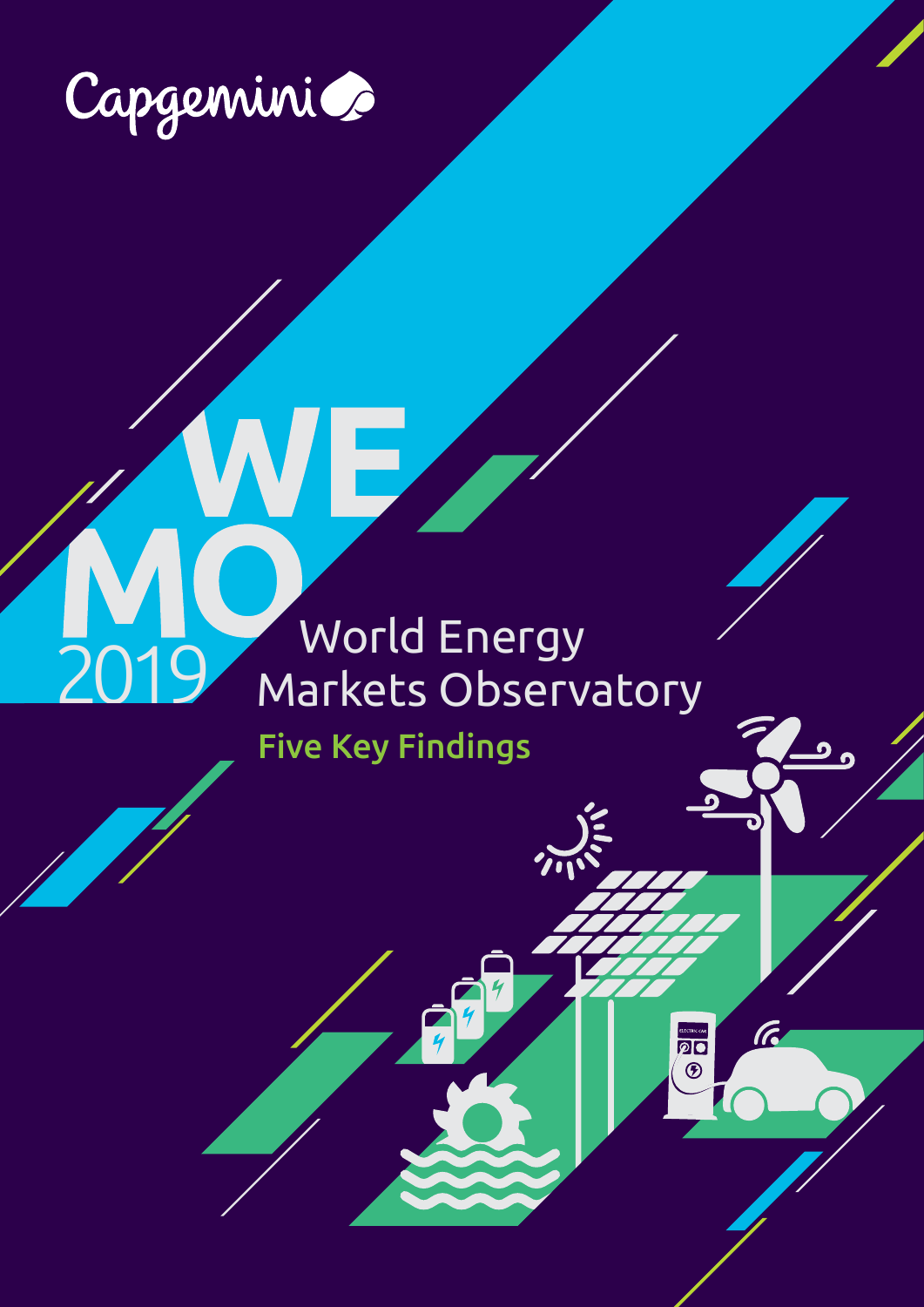# Five key findings: climate change, energy transition, industry transformation, sector technology and geopolitical concerns

Robust economic growth is generally seen as a positive—unless one is considering its effects on energy demand and, by extension, environmental impact. Further complicating matters, when the fastest growing economies also happen to be the largest consumers of fossil fuels, such as in India and China, it heightens concerns about global warming.

The growing threat of climate change, particularly as it relates to energy consumption and efficiency, is the focus of the 2019 edition of the World Energy Markets Observatory (WEMO), Capgemini's annual thought leadership and research report that tracks the development and transformation of electricity and gas markets around the world. Now in its 21st edition , our research indicates that addressing climate change will certainly be challenging, but that it is possible for the industry to mitigate some of the negative effects through increased use of renewable energy sources, transition efforts and technology. Here we review the report's five key findings:

#### **1 Climate change is an increasing global concern**

The world is not on track to reach targets set in the 2015 Paris accord. Global greenhouse gas (GHG) emissions climbed 2 percent in 2018, a significant uptick from the plateau of 2014 to 2016. Many countries are contributing to the rise in carbon emissions, with India and China experiencing the highest growth. EU emissions, which have flatlined after a decade of marked decline, still fall short of long-term goals, as do those in the U.S. Meanwhile, population growth and "power for all" initiatives further contribute to a bleak longterm landscape.

*"Our research shows that we, as a society, should be doing more to combat climate change,"* explains Philippe Vié, Global Head of Energy, Utilities and Chemicals at Capgemini. *"Utilities, governments, corporations and private citizens all must take action to address this issue."*

Our research underscores the need for utilities to adopt the role of orchestrator, driving progress as it relates to policy, technology, financing and behavior change. This landscape requires ambitious thinking and quick action. At the same time, Vié notes that utilities must be calculating, addressing core issues with strategic intent.



#### **Advances in non-carbon emitting generation and storage will increase the viability of renewables**

Renewables remain the fastest-growing worldwide energy source, with consumption increasing 14.5 percent in 2018. As solar and wind markets continue to grow, costs continue to fall. Meanwhile, advancements in clean energy storage, including pumped hydro storage, li-ion batteries and clean hydrogen production are improving accessibility—as is at-scale deployment of the smart grid.

*"Looking to the future, a modern network will include more fiber than copper,"* says Vié. However, our research indicates that the pace of renewables growth depends not only on equipment improvements and costs, but on technology advancements, public acceptance, sales agreements, such as

corporate PPAs, and financing.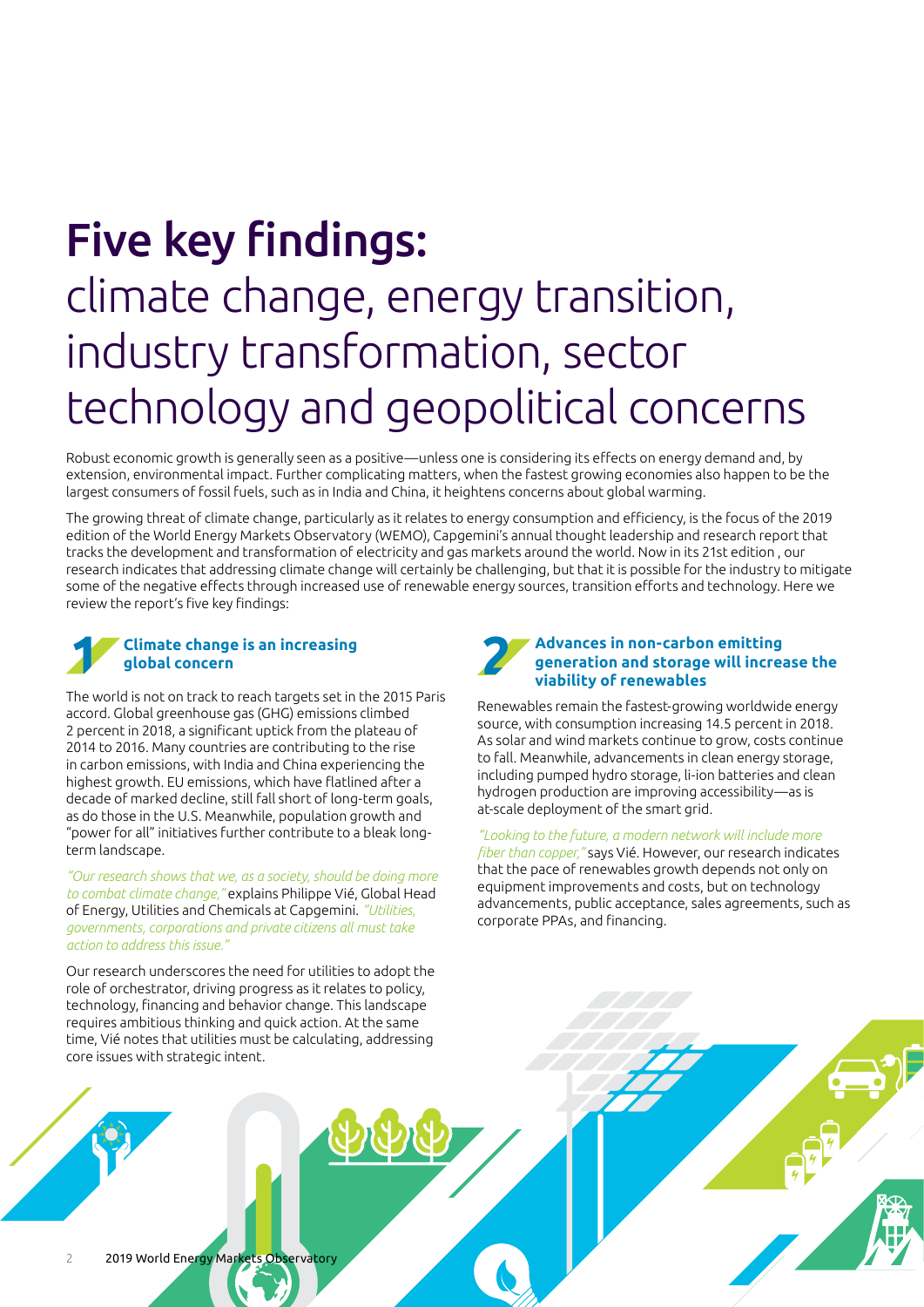#### **The worldwide energy mix remains dominated by coal, hampering broader energy transition efforts 3**

While many countries are reducing the use of fossil fuels, the energy mix in the developing world is dominated by coal. As a result, worldwide coal consumption grew by 4 percent in 2018.

*"It may be feasible for Europe to phase out coal plants by 2040, but this is not the case for the developing world,"* explains Vié. *"Countries like China and India rely on coal to improve electricity access and reliability for rural populations, which is crucial to their economic development as well as the quality of life for millions of people."*

To offset this need, developing countries must adopt sound policies related to cleaner extraction methods in mining and clean coal combustion technologies, while also accelerating RD&D investments in carbon capture and storage (CCS). Governments can also set carbon prices at a point that encourages carbon free investments and a dedicate 100 percent of environmental taxes to energy transition projects.

*"Long term transition goals are dependent on our ability to balance intermittent renewables with zero carbon dispatchable plants,"* says Vié. *"While there is certainly a need to add more generation capacity from renewables, it is equally important to improve the reliability of those sources."* 

#### **Continuous advancement in existing technology will drive incremental gains over the next two decades 4**

While the energy industry does not expect any major technical breakthroughs by 2040, advances in existing technologies will continue to decrease the cost of renewables, electric batteries, electric vehicles, and small modular reactors. In addition, at-scale deployment of the smart grid, as well as advancements in intelligent automation, will help improve system reliability and cost savings, while also reducing the environmental impact of increased generation and consumption.

*"Deep sector technologies combined with the digital revolution is the main transformation trigger for the energy sector,"* explains Vié. *"Our research confirms a savings opportunity of up to \$813 billion for energy and utilities organizations that implement intelligent automation at scale."* Coincidentally, many of the so-called "quick wins" in intelligent automation use cases—such as forecasting, grid optimization and energy storage—are highly pertinent to the renewables sector.

#### **5 Geopolitical tensions are increasing energy market volatility**

Developments in the energy sector have contributed to geopolitical tensions around the world—and vice versa. U.S. oil independence has allowed the country to enact an aggressive international policy in the Middle-East. U.S. sanctions in Iran and Venezuela, coupled with regional instabilities, have led to a significant decrease in oil production and sustained commodities prices at certain levels. Meanwhile, China could use rare earth exports as a strategic advantage.

This landscape, while troubling, is unlikely to change significantly in the future. Geopolitical tensions may shift, but they never dissolve. Perhaps more concerning, as seen with the U.S., achieving energy independence may not assuage volatility, but rather spur more aggressive policies.

We also see mounting tensions around climate change efforts. Countries like Australia and the U.S. are struggling to agree on how to combat the issues at the city, state and federal level—and whether is a matter for the government or private industry to manage. Meanwhile, on the global stage, we see some backlash against the developing world for overuse of fossil fuels and failing to cut emissions.

"Global cooperation is an absolute necessity. Climate change is an issue that will affect every country, every company and every person. We all must adapt our ways of living, working and consuming to address this issue."

*- Philippe Vié, Global Head of Energy, Utilities and Chemicals* 

To learn more, [download the 2019 World Energy Markets](http://www.capgemini.com/wemo)  [Observatory report.](http://www.capgemini.com/wemo)

3